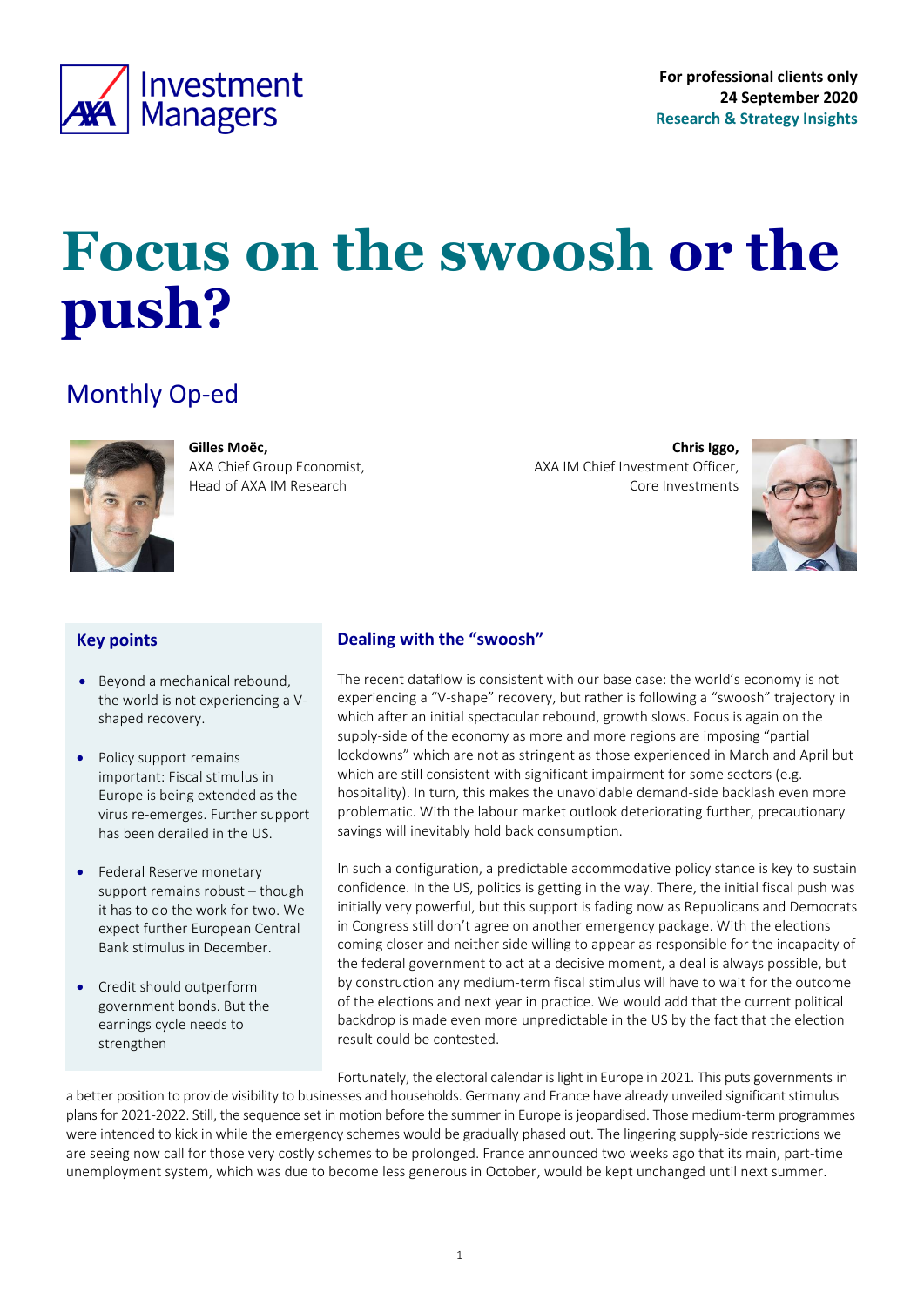#### **Towards another monetary push**

This means that in Europe, monetary policy will have to continue ensuring easy financial conditions for ever more fiscally active governments, while in the US it may have – at least for a while – to be "accommodative for two", i.e. to additionally offset a lack of support from the federal budget. At this stage, in developed economies where interest rates were already very low before the pandemic struck, the capacity of any additional monetary policy stimulus to move the dial is probably very limited. Making fiscal policy possible may well be the most powerful transmission channel for central banks now.

The Federal Reserve (Fed)'s conversion to average inflation targeting which pledges to allow some inflation overshooting in the future is another dovish move which is consistent with "lower for even longer" interest rates, even if the Federal Open Market Committee (FOMC) chose not to announce any "hard" policies (e.g. targeting longer maturities). The latest communication from the European Central Bank (ECB) has been encouraging from this point of view. It is quite clear that the "hawkish noises" perceived by the market in Christine Lagarde's latest press conference have been more than offset by a series of speeches and interviews from other board members who have highlighted the central bank's readiness to act. We continue to expect a time and quantum extension in the Pandemic Emergency Purchase Programme to be announced in December, which will allow a swift absorption of higher government funding needs next year.

So, the market, again, needs to decide what to focus on, either the mounting downward risk to the recovery, which is negative for earnings and pushes corporate default risks up, or the resulting policy push and the liquidity wave that it triggers. So far this year the latter has always won. We are concerned with diminishing returns though: the policy push substitutes public spending to private spending, but it does not necessarily protect business profits.

#### **Earnings and inflation**

With that in mind there are two fundamental factors key to the investment outlook: inflation and corporate earnings. While there may be some noise in the monthly inflation data in the months ahead, achieving a period of average inflation in line with central bank targets seems some way off. As suggested above this means central bank policies will remain geared towards higher inflationary expectations while at the same time ensuring interest rates remain low. Government bond yields will remain low for some time and any steepening of yield curves – a traditional signal of economic recovery – will be limited by what many call "financial repression".

Investment returns from government bonds have already flattened in response to the dampening of volatility and this is likely to remain the case for now. There may be limited further opportunities for inflation-linked bonds to perform better if markets start to price in levels of inflation consistent with the resolve of the central banks. Furthermore, we think credit returns will also outperform the risk-free rate, given prevailing credit spreads.

Historically equity market multiples have been in their higher ranges with inflation around current levels. Periods of lower inflation (e.g. below 1%) or higher (above 4%) in the US have been associated with lower price-earnings multiples. In the shortterm the risks are probably towards lower inflation, which central banks will continue to address. Lower inflation means less pricing power and reduced earnings capacity. Hence the importance of the central banks' resolve.

What is important for the outlook for equity markets is the level of earnings that are being discounted by ongoing low rates. So far in this recovery, investors have valued the long-term earnings potential of defensive growth sectors like healthcare and technology over cyclical sectors more impacted by the disruption to global growth. Looking at current estimates for S&P500 sectors, forecasts show only a modest upturn in earnings from depressed, below trend levels for sectors such as basic materials, industrials and consumer cyclicals. Any second-wave related set-back to global growth could result in more disappointment on this front. Despite recent volatility and the threat of regulatory and tax hurdles ahead, the resilience of earnings growth and the strong secular story for sectors like technology suggest they could continue to perform relatively well.

Hopefully the earnings cycle picks up before inflation. As forecasts rise, earnings will be discounted at rates that aren't going to move for some time. There could be a sweet spot for cyclical equities in 2021 if the recovery remains on track. Through the noise of the US election and the winter path of the pandemic, the growth data and the trajectory of earnings relative to inflation is key to the investment outlook.

## **[Download the full slide deck of our "](https://axa-im.com/documents/20195/694460/Monthly+Investment+Strategy+Presentation+20200923+en.pdf/80ab0177-d1fe-193f-f2ee-f5d439c16419?t=1600874765197)September" Investment Strategy**